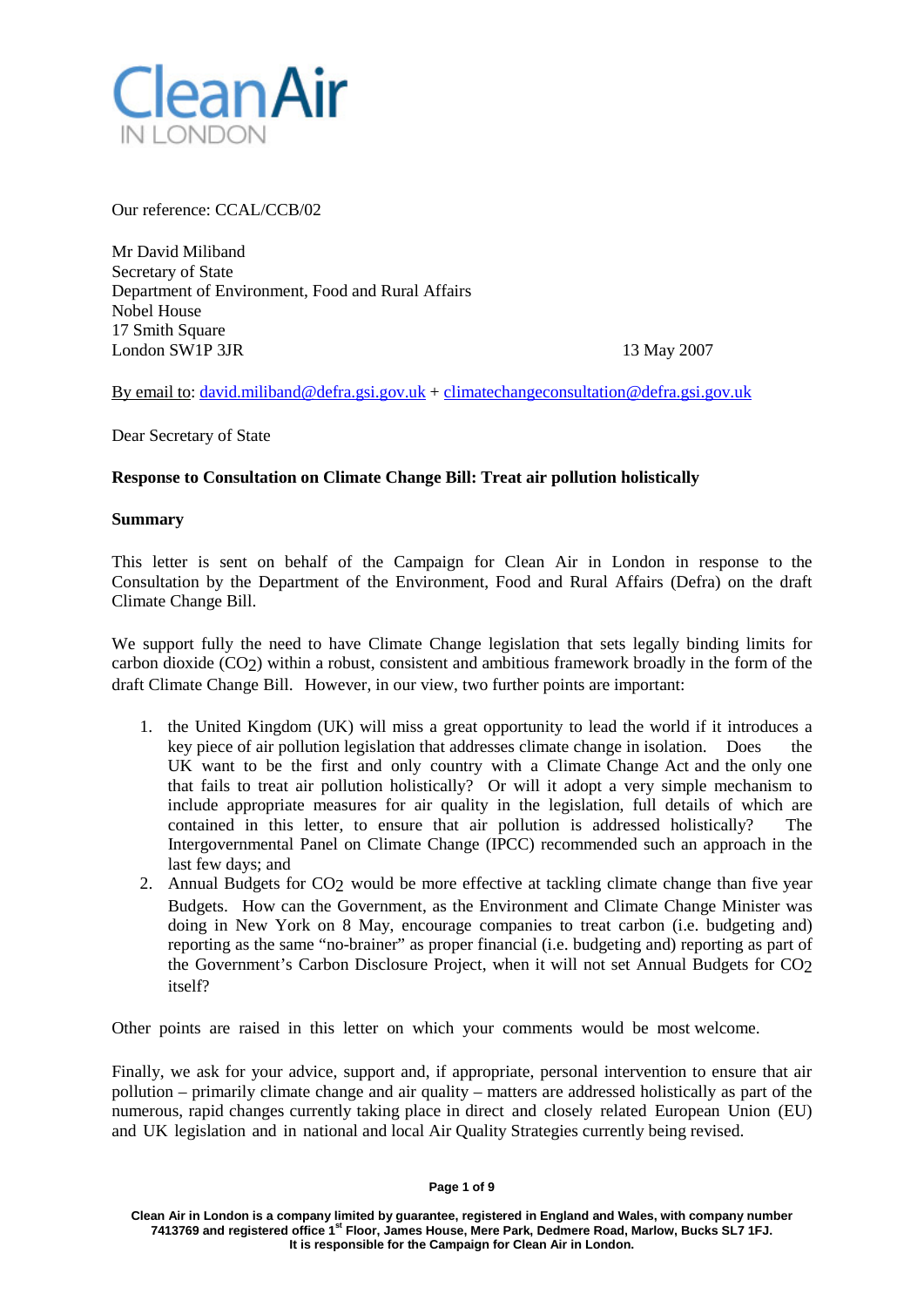

# **The Campaign for Clean Air in London**

The Campaign for Clean Air in London has only one aim which is to achieve urgently at least World Health Organisation (WHO) recommended standards of air quality throughout London. Most of these have been required to be met since 1999 legislation by January 2005 (in respect of coarse particulate matter i.e. PM10) and January 2010 (for nitrogen dioxide i.e. NO2).

We have written recently therefore to the Olympic Delivery Authority asking it to commit, as part of its wider commitment for London 2012 to be the greenest Games in modern times, to London achieving sustainably at least WHO recommended standards of air quality throughout London by no later than the London 2012 Summer Olympics. You were copied on that letter. Subsequently, the Mayor of London has made a landmark speech, setting out a vision of an economically successful, socially just and environmentally sustainable London to be achieved within the next five years before it faces challenges from the rapidly growing Asian cities. It is hard to imagine a better legacy from the London 2012 Summer Olympics.

The Campaign for Clean Air in London has received support from the Mayor of London, leading politicians from the four main political parties in London as well as leading business and community groups including the Central London Partnership, London First and The Knightsbridge Business Group. We have recently received a pledge of support from the National Society for Clean Air and Environmental Protection. Our campaign website is shown in the letterhead above. I wrote to you on 12 November last year and again on 5 January this year, on behalf of The Knightsbridge Association which supports our campaign, and have still not received replies to those letters.

# **Proposed UK Climate Change Bill**

The Campaign for Clean Air in London supports fully the general plans for a Climate Change Act broadly along the lines of the draft Climate Change Bill. We believe furthermore that it is necessary urgently to establish a robust, consistent and ambitious legal framework to tackle air pollution holistically from the EU down to national, city and local level. In this regard, it is essential to treat both air quality and climate change measures in all air pollution proposals.

In this respect, the IPCC made clear in the Working Group III report, titled "Mitigation of Climate Change" and published on 4 May 2007 as part of its  $4<sup>th</sup>$  Assessment report, in its Summary for Policymakers in paragraph 24 on page 31:

"Governments have a crucial supportive role in providing appropriate enabling environment, such as, institutional, policy, legal and regulatory frameworks, to sustain investment flows and for effective technology transfer – without which it may be difficult to achieve emission reductions at a significant scale".

This recommendation was categorised as "high agreement, much evidence" which you will know is the highest of nine categories used by the IPCC to communicate the importance and certainty of a recommendation.

The IPCC recommended earlier in the Summary for Policy Makers, in paragraph 8 on page 16, that:

### **Page 2 of 9**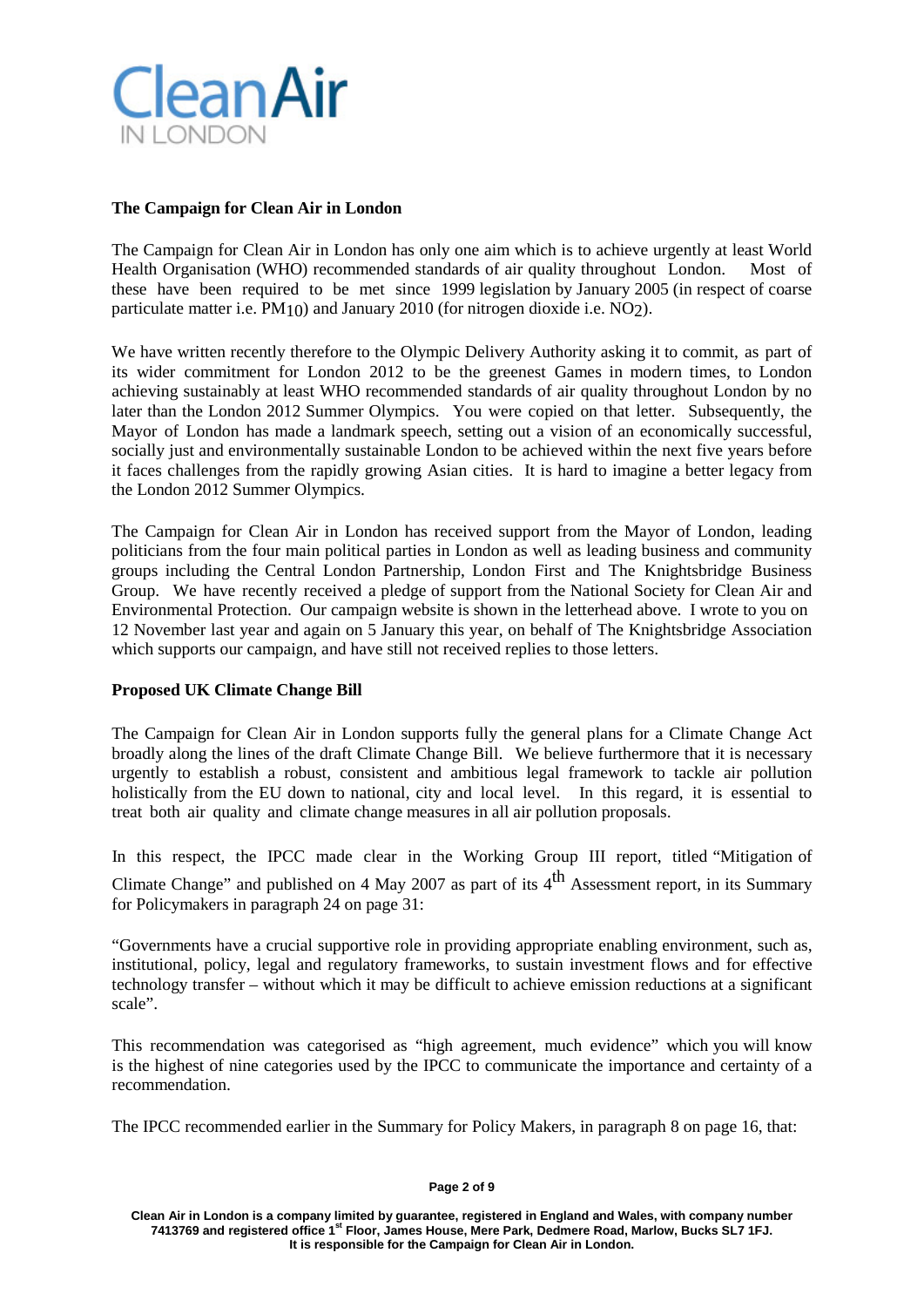

"While studies use different methodologies, in all analysed world regions near term health co-benefits from reduced air pollution as a result of actions to reduce Green House Gas (GHG) emissions can be substantial and offset a substantial fraction of mitigation costs (*high agreement, much evidence*).

- Including co-benefits other than health, such as increased energy security, and increased agricultural production and reduced pressure on natural ecosystems, due to increased tropospheric ozone concentrations, would further enhance cost savings.
- Integrating air pollution abatement and climate change mitigation policies offers potentially large cost reductions compared to treating those policies in isolation."

Again, we note that "high agreement, much evidence" is the highest of nine categories used by the IPCC to communicate the importance and certainty of a recommendation.

These recommendations could not be clearer or more firmly stated. Against this background, how can the UK not adopt an holistic approach to air pollution in the forthcoming Climate Change Bill? Particularly when a simple mechanism would achieve the required effect? Everywhere, people and organisations, including Defra, are saying that air quality and climate change are inextricably linked but, for some unknown reason, the UK Government has done nothing about treating the two holistically in the biggest piece of UK sponsored air pollution legislation since the Clean Air Act. We found only two incidental mentions of air quality in all the Climate Change Bill consultation papers.

On 13 March, the day that you announced your consultation on the proposed Climate change Bill, our views were submitted to your weblog and published under "An Environmental Bill of Rights?":

[http://webarchive.nationalarchives.gov.uk/20070206141218/davidmiliband.defra.gov.uk/blogs/minist](http://webarchive.nationalarchives.gov.uk/20070206141218/davidmiliband.defra.gov.uk/blogs/ministerial_blog/default.aspx) [erial\\_blog/default.aspx](http://webarchive.nationalarchives.gov.uk/20070206141218/davidmiliband.defra.gov.uk/blogs/ministerial_blog/default.aspx)

In the intervening two months, having researched the relevant consultation documents, all the evidence and other comment suggests that our initial reaction was correct. We therefore repeat that text in full below:

"Dear Secretary of State

You have today put the UK at the forefront of measures to address Climate Change and thinking generally about Air Pollution. Sincere congratulations.

From your statements and press release today there is nothing explicit about treating Air Pollution holistically i.e. Climate Change and Air Quality. Also, we hope there will be a separate Environmental Contract to come covering air, energy, waste, water etc.

We'll read all the documents but below is an "off-the-cuff" reply to your Consultation. The draft Climate Change Bill seems to address only the Climate Change aspects of Air Pollution, mainly carbon dioxide.

1. Unless the final legislation addresses also the Air Quality aspects of Air Pollution (mainly nitrogen dioxide, street level ozone and particulate matter), we could see a Parliament, worried about missing Climate Change targets, insisting on more diesel engines which

### **Page 3 of 9**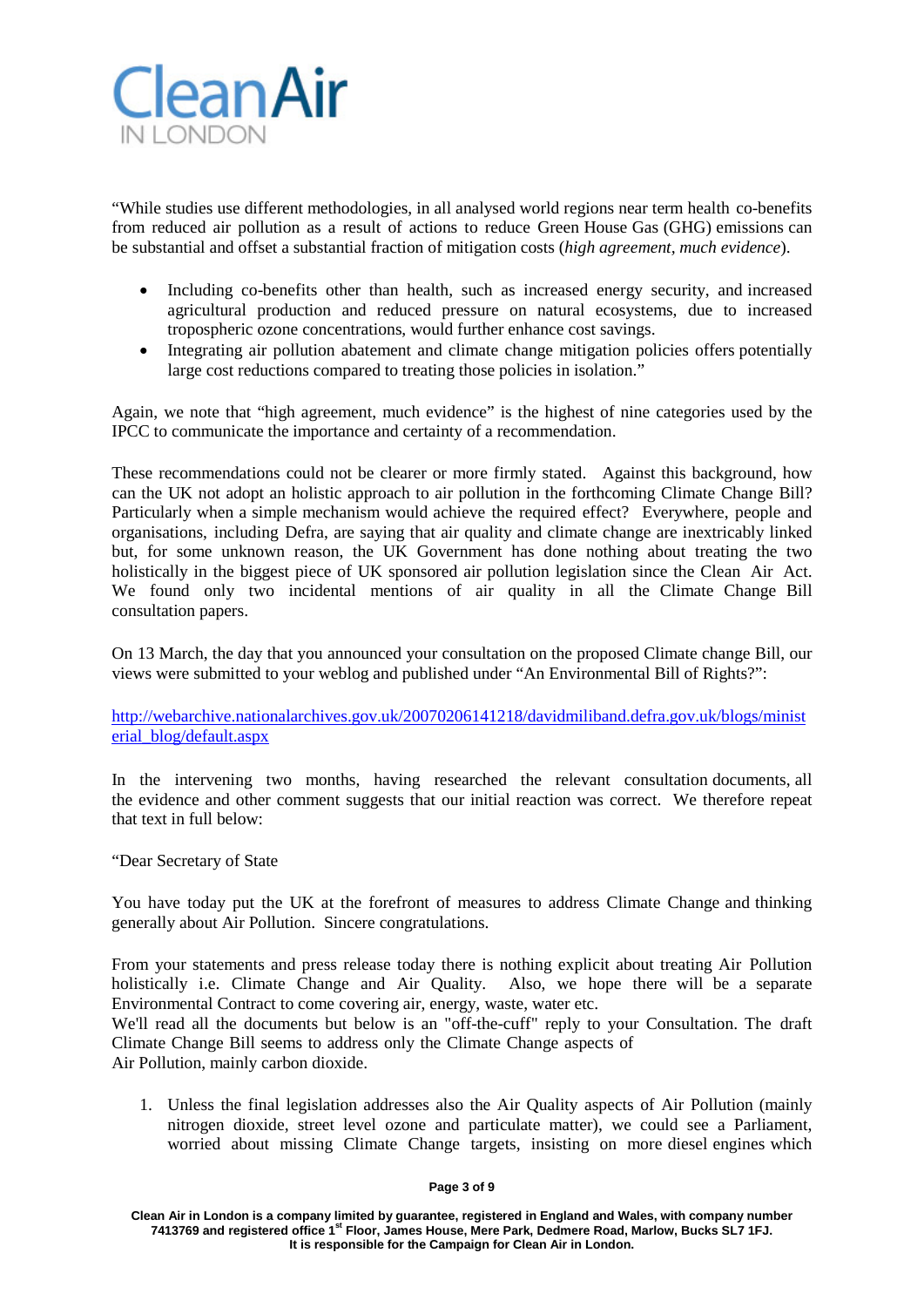

produce 20% less carbon dioxide but much more of the particulate matter that triggers several thousand deaths a year across the United Kingdom.

Air Pollution could be treated holistically simply by including in the final legislation:

An obligation for each air pollutant for the Government to meet the European Union (EU) legal limit(s) for that pollutant by the "Carbon Budget" date ("Milestone") (whether finally decided as annual, five yearly or other) immediately following the earliest date required to meet the EU legal limit(s) for it. The obligation at that "Milestone" should be no less strict than the "26% to 32% by 2020" or the "60% by 2050" Climate Change obligation since no such mechanism should contemplate "time extensions". These Milestones would then form absolute backstop dates hopefully well after results are delivered upon;

- 2. In each annual report to Parliament, the Committee on Climate Change should report also, to the same quantitative and other standards, on progress made towards meeting the EU legal limit(s) for each air pollutant against a simple pro- rating of Air Quality targets from (say) 2006 actuals to the relevant EU legal limit level and date for that pollutant or, for particulate matter where that date has already been missed, then to the next Milestone date; and
- 3. In each annual report to Parliament, any Climate Change recommendations should take full and explicit account of and highlight Air Quality compliance issues.

[We are] leaving it to others to argue whether the "Milestones" or "Carbon Budgets" should be annual, five yearly or some other frequency since the above approach for Air Quality is flexible enough to cope with any outcome.

In [our] view though, annual Milestones that are taken seriously and delivered upon are as necessary for Climate Change as they are for Air Quality.

Climate Change campaigners could learn from the poor experience in respect of Air Quality whereby EU legal limits for particulate matter were breached in 2005 and then in even more UK cities in 2006. We have no idea when the Government expects these EU legal limits to be met even though thousands of citizens every year face the prospect of an early death from this one pollutant alone.

Please take this request seriously. By treating Air Pollution holistically, thousands of lives could be saved.

We look forward to participating in the debate you have started. Yours etc."

Given that the UK Government is setting a precedent for the world with such proposed legislation, there would be great value in it adopting an approach that would truly lead the world.

Furthermore, the above approach could be used in all other areas to ensure a robust, transparent and consistent approach to air pollution locally, nationally and internationally e.g. in EU legislation and/or in commitments made by the Mayor of London and the local London boroughs. We encourage them to do so also.

#### **Page 4 of 9**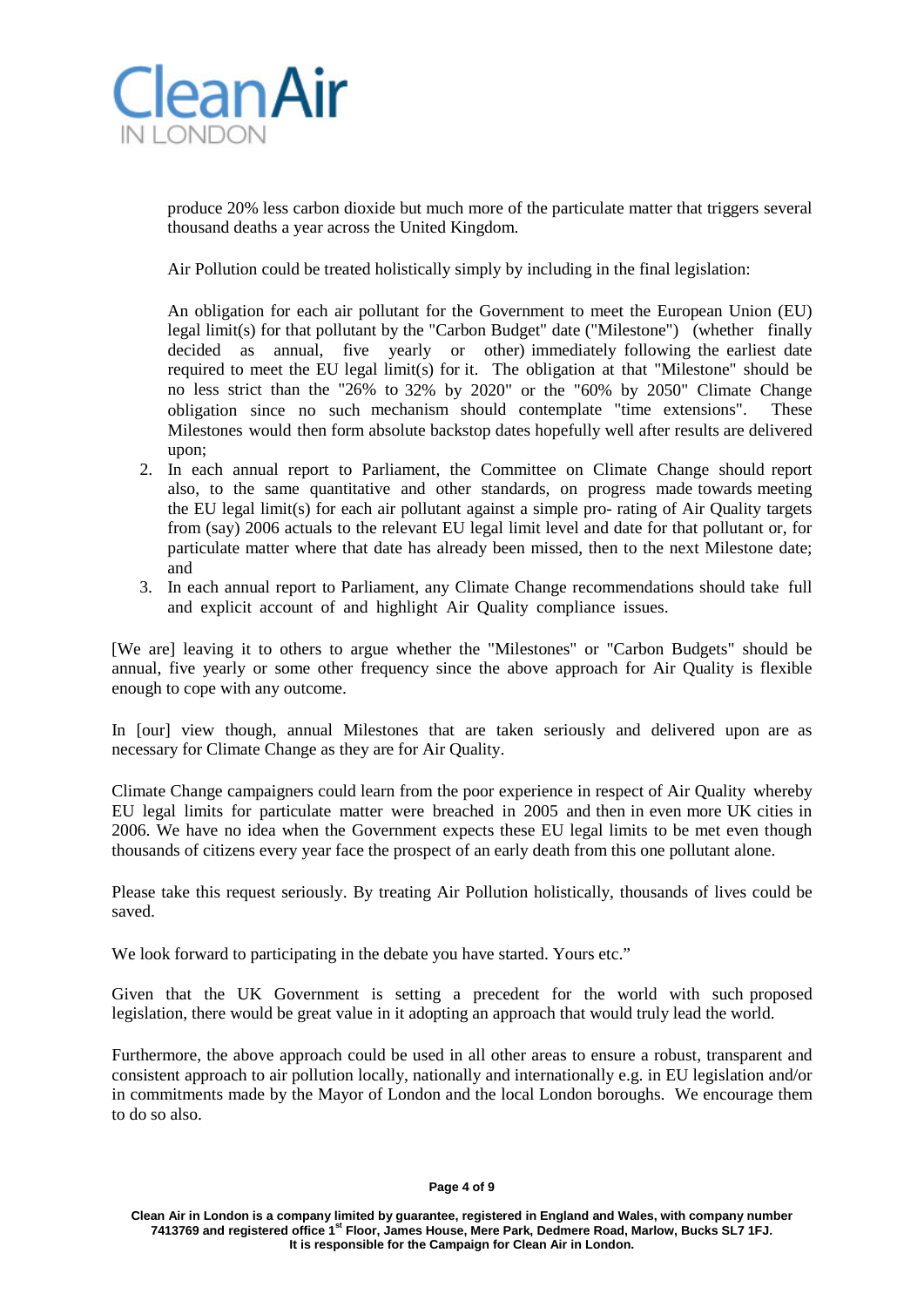

# **Letter to Commissioner Dimas dated 12 May 2007**

We wrote to Commissioner Dimas, of the Environment Directorate-General of the European Commission, on 12 May to ask for his reassurance, skillful facilitation and decisive action please in respect of three matters:

- "first, please will [he] explain the reasons for the delay in the Second Reading of the proposed new European Union (EU) Directive on Air Pollution and give reassurances about the likely consequences of that delay?;
- second, please will the Environment Directorate seek to achieve, as facilitator for the Second Reading, at least the "Highest Common Denominator" compromise between the position taken formally last year by the Council of Ministers and the European Parliament in respect of that Directive?; and
- third, please will the Environment Directorate-General (DG) commence now the process for formal enforcement action against the Member States that breached the EU Legal Limits for coarse particulate matter (PM10) in 2005 (and subsequently in respect of 2006)?"

We would welcome please your comments on that letter in respect of any matters that may be relevant to the UK in particular:

- i. confirmation that Defra agrees that breaches of EU Legal Limits for PM10 took place in 2006 at the pollution monitoring stations referred to in that letter;
- ii. each of the four points made at the top of page 8 of that letter such as how those with a duty to work towards EU Legal Limits can be properly fulfilling their responsibilities when air pollution is getting worse not better;
- iii. the proposed move to "Exposure Reduction" which could see the lives of those who live in "hot spot" areas being compromised while air pollution is reduced for those who already have clean air. Would you please comment on how such an approach, and/or that of cost-benefit which is planned for the new Defra Air Quality Strategy, can be reconciled with environmental justice and the basic human right of free access to clean air of an acceptable quality?;
- iv. an update on the readiness of the UK to monitor nationally fine particulate matter (i.e. PM2.5);
- v. whether the delay in Defra publishing its new Air Quality Strategy is, in any way, linked to the delay in the EU Directive on Air Pollution (as it might understandably be);
- vi. the impression being created that air quality is the "poor relation" of climate change when it comes to air pollution;
- vii. whether the UK Government would support in principle, as a Member of the Council of Ministers, the suggested compromise with the European Parliament as described in the letter to Commissioner Dimas; and
- viii. whether the UK Government agrees that enforcement is a crucial part of any effective legislative framework.

These are important points and your insights would be appreciated greatly.

### **Londoners need the Government's support to achieve London's objectives**

### **Page 5 of 9**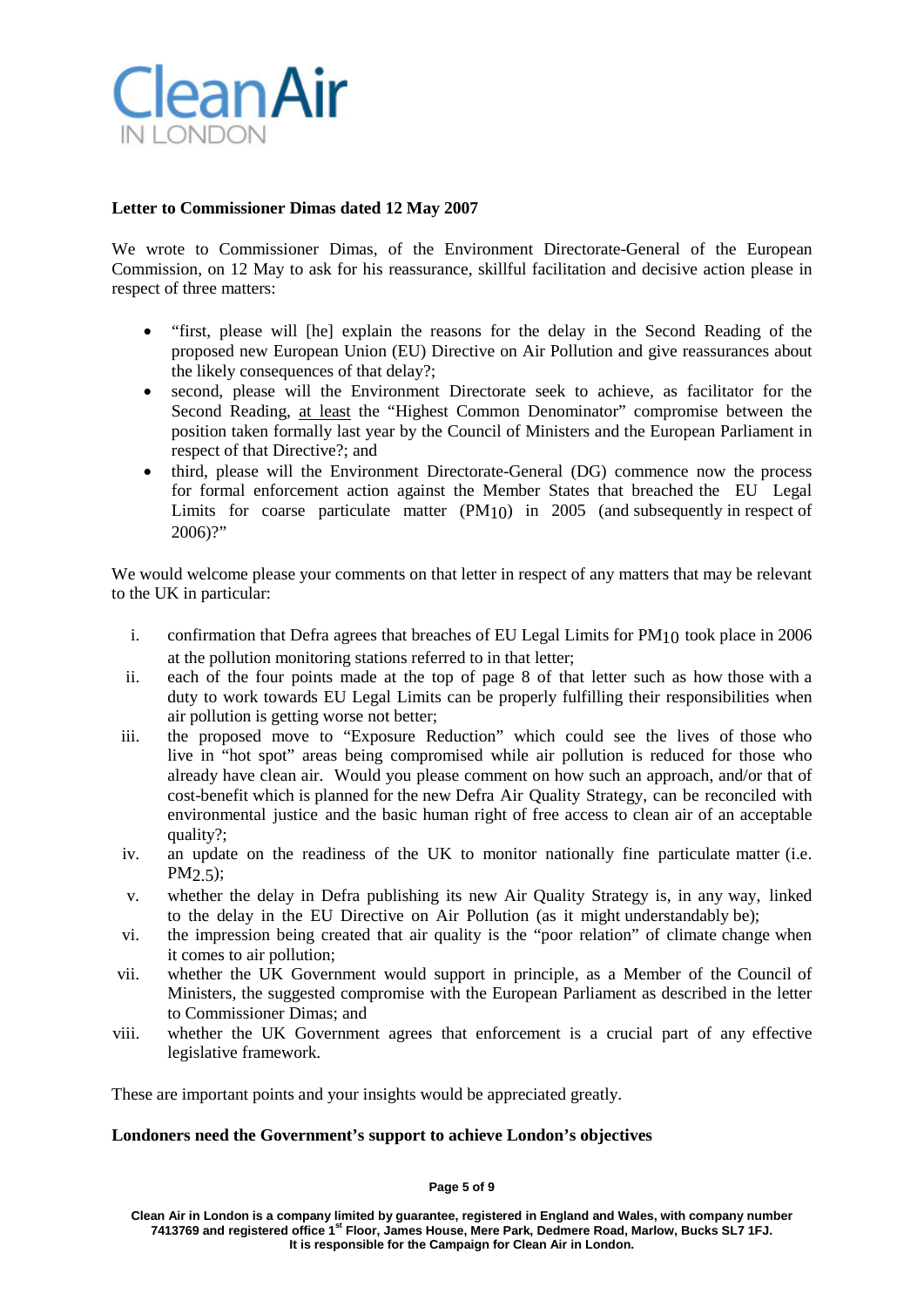

There are at least six further areas where the Government's help is needed urgently if London is to achieve its air pollution objectives for climate change and air quality in an holistic, successful and sustainable way. These are:

1. the Defra sponsored Air Quality Expert Group's report published recently called "Air Quality and Climate Change: A UK Perspective" included (at least) two alarming statistics. First, they expect a 93% growth in nitrogen dioxide (NO2) emissions (in tonnes) from diesel fuelled cars between 2002 and 2020 (with a huge shift from petrol to diesel) - see page 164. Second, the report states that life cycle emissions of diesel cars over petrol result in 67% more each of NOx and particulate matter  $(PM<sub>10</sub>)$  although perhaps 20% less carbon dioxide (page 186) - and they cast doubt on the extent of the latter benefit.

It may seem attractive to let this happen from a narrow climate change perspective alone but such an outcome will mean worse air pollution overall with a disproportionate number of deaths from poor air quality (since PM10 alone causes between 12,000 and 24,000 premature deaths in the UK annually). It is vital therefore that strategic measures are introduced soon to discourage the long term shift from petrol to diesel vehicles in cities (as well as reducing vehicle use generally) if we are to head off this trend and save tens of thousands of lives. Sadly, the shift to diesel would almost completely undo the likely benefit from improved engine technology in the same period (according to the same report).

The IPCC's third and final Climate Change report highlighted the spiralling growth of transport emissions as a key climate change problem.

Please therefore press for much earlier, tougher and more ambitious action on the treatment of diesel emissions generally as part of an holistic approach to air pollution. It is possible that there is no longer a role for diesel engines in cities;

- 2. if the UK is to reduce air pollution nationally, in the most cost-effective manner possible, please will Defra commit to follow the advice of the IPCC set out in the Working Group III report, titled "Mitigation of Climate Change" and published on 4 May 2007 as part of its  $4^{\text{th}}$ Assessment report i.e. treat climate change and air quality as being inextricably interlinked;
- 3. please will Defra include NO2 as well as particulate matter and ozone in its sustainability indicators and give assurances that the joint Defra-DfT public service agreement on air quality will not be replaced by an agreement or measures that would be less robust or transparent from an air quality perspective;
- 4. in respect of the excellent London Air Quality Network, please will Defra seek two improvements: add a line to the graphs available to show allowed EU Legal Limit levels for individual air pollutants (since the parts per billion scale is misleading when the EU Legal Limits are in  $\mu g/m^3$ ) and change the warning colour scheme so that it runs up to the

maximum recommended level by the World Health Organisation, which are effectively the same as EU Legal Limits, instead of starting at that maximum level (i.e. not have green up to that level and yellow and red beyond it);

5. the Mayor decided not include NOx abatement measures in the Low Emission Zone as there is no accreditation system for these technologies and therefore no way of guaranteeing these reductions for vehicles. Please will you press for such technologies and testing standards to be approved urgently as a means of mitigating the cost for vehicle owners

### **Page 6 of 9**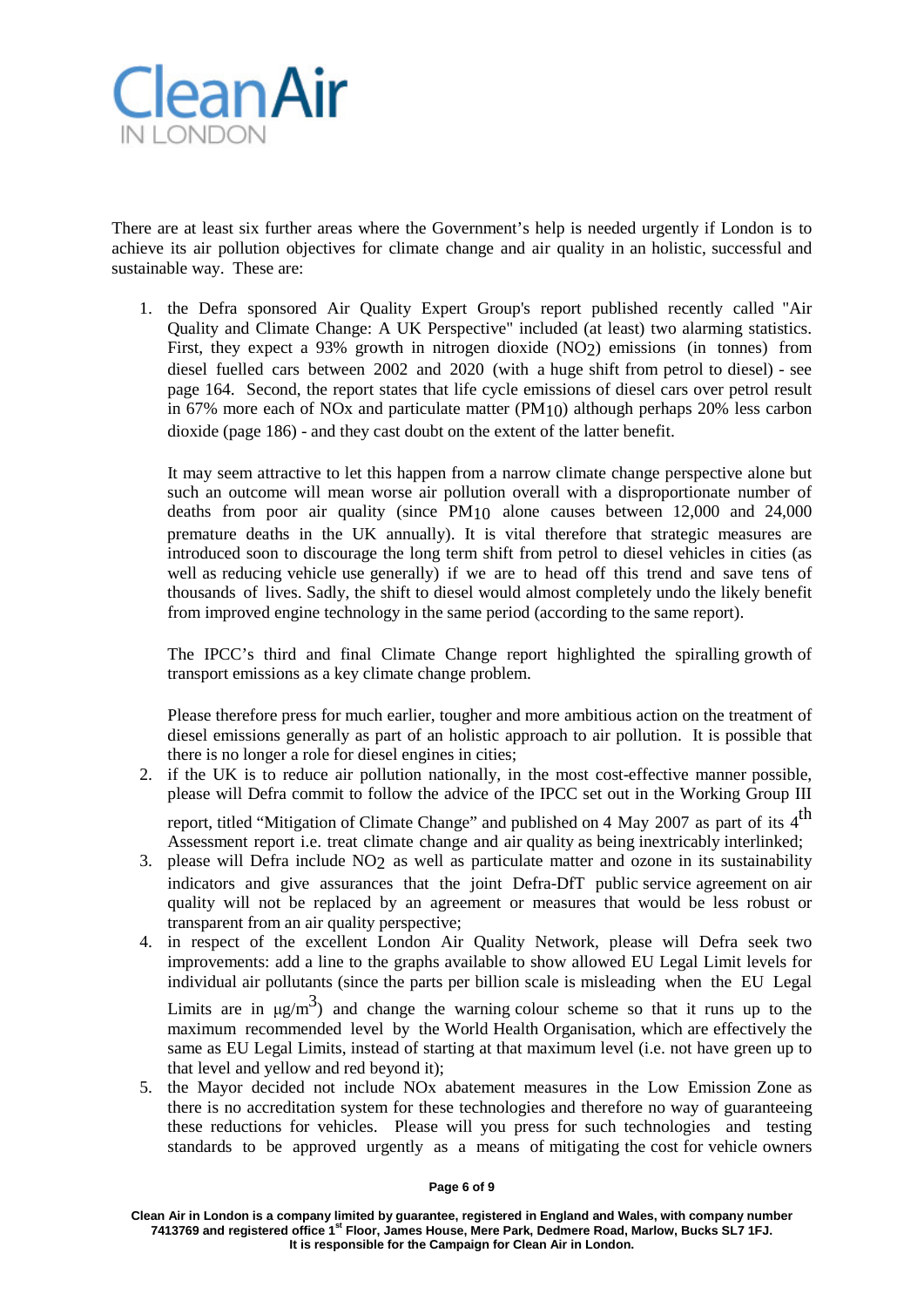

that do not wish (particularly) to upgrade to Euro IV emission standard engines; and

6. the Mayor has emphasised that he has no control over taxation policy to implement effective fiscal incentives and penalties to help reduce transport emissions which contribute to poor air quality and climate change. Please will you press within the Government most particularly for incentives to be introduced.

Thank you for taking seriously our concerns about air pollution in London and giving the issues we raise your particular attention. We recognise that you are already taking many steps that will improve air quality across the UK.

We are copying Commissioner Dimas since the issues raised may be relevant in other countries if the Climate Change Bill becomes legislation as we hope it will (suitably amended).

Please acknowledge receipt of this letter. We look forward to hearing from you (at the email address below).

With best wishes.

Yours sincerely

Simon Birkett Principal Contact Campaign for Clean Air in London

Enc (to Defra only): Letter to Commissioner Dimas dated 12 May 2007 By hand: Winston Fletcher, Chair, The Knightsbridge Association Carol Seymour-Newton, Honorary Secretary, The Knightsbridge Association

Cc: Commissioner Dimas Marianne Klingbiel, Head of Unit, Air Quality, Environment DG Ken Livingstone, Mayor of London Sian Berry, Principal Speaker and Green Party candidate for Mayor of London John Bird, Independent candidate for Mayor of London **ORGANISATIONS** Amenity Societies Helen Ainsworth, EU and International Air Quality, Defra Jenny Bates, London Regional Campaigns Co-ordinator, Friends of the Earth James Bidwell, Chief Executive, Visit London John Brewster OBE, Chairman, Port Health and Environmental Services Committee, Corporation of London Patricia Brown, Chief Executive, Central London Partnership Robert Buxton, Deputy Chairman, West London Residents Association Sarah Dudgeon, National and Local Air Quality, Defra Nick Fairholm, Transport for London David Higgins, Chief Executive, Olympic Delivery Authority

**Page 7 of 9**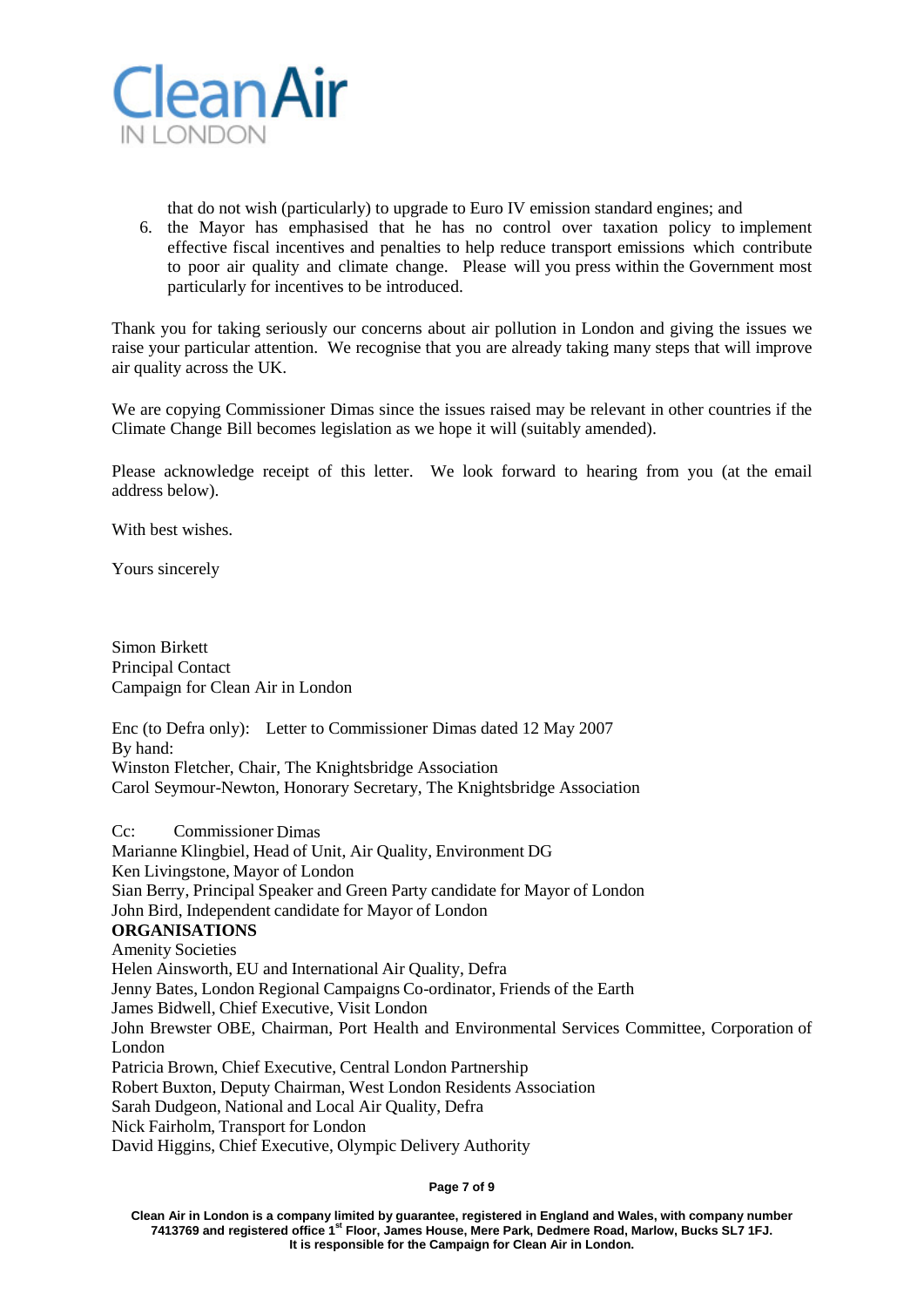

Tim Hockney, Executive Director, London First Professor Frank Kelly, Kings College London Dr Michal Krzyzanowksi, Regional Adviser, Air Quality and Health, WHO Sarah Legge, GLA Principal Policy Adviser – Air Quality Blake Ludwig, Campaign Director, Alliance Against Urban 4x4s Professor Bob Maynard, Health Protection Agency Paul McLoughlin, UK General Manager, Zipcar Philip Mulligan, Acting Chief Executive, National Society for Clean Air and Environment Derek Picot, Chairman, The Knightsbridge Business Group Dr Gordon Taylor, Chairman, West London Residents Association Dr Martin Williams, Head of Air and Environment Quality Division, Defra **LEADING POLITICIANS** Peter Ainsworth MP, Shadow Secretary of State, Defra, Conservative The Rt. Hon. Douglas Alexander MP, Secretary of State, Department for Transport, Labour Greg Barker MP, Shadow Minister for the Environment, Conservative Ben Bradshaw MP, Minister for Air Quality, Labour Alistair Carmichael MP, Shadow Transport Secretary, Liberal Democrat Mrs Gwyneth Dunwoody MP, Chair of the Transport Committee, Labour Mark Field MP, Conservative Chris Grayling MP, Shadow Secretary of State for Transport, Conservative Chris Huhne MP, Shadow Environment Secretary, Liberal Democrat Ian Pearson MP, Defra, Minister for Climate Change, Labour The Rt. Hon. Sir Malcolm Rifkind QC MP, Conservative Tim Yeo MP, Chairman Environmental Audit Committee, Conservative Gerard Batten MEP, London, Independence John Bowis MEP, London, Conservative Chris Davies MEP, Liberal Democrat Robert Evans MEP, London, Labour Mary Honeyball MEP, London, Labour Syed Kamall MEP, London, Conservative Ms Jean Lambert MEP, London, Green Party Baroness Ludford MEP, London, Liberal Democrat Linda McAvan MEP, Labour Claude Moraes MEP, London, Labour Charles Tannock MEP, London, Conservative Angie Bray AM, Leader of the Conservative Group, GLA Tony Arbour AM, Conservative Richard Barnes AM, Conservative Robert Blackman AM, Conservative Brian Coleman AM, Conservative Roger Evans AM, Conservative Elizabeth Howlett AM, Conservative Bob Neill AM, Conservative Andrew Pelling AM, Conservative Jenny Jones AM, Leader of the Green Group, GLA Darren Johnson AM, Chair of the Environment Committee, GLA, Green Len Duvall AM, Leader of the Labour Group, GLA

Jeanette Arnold AM, Labour

**Page 8 of 9**